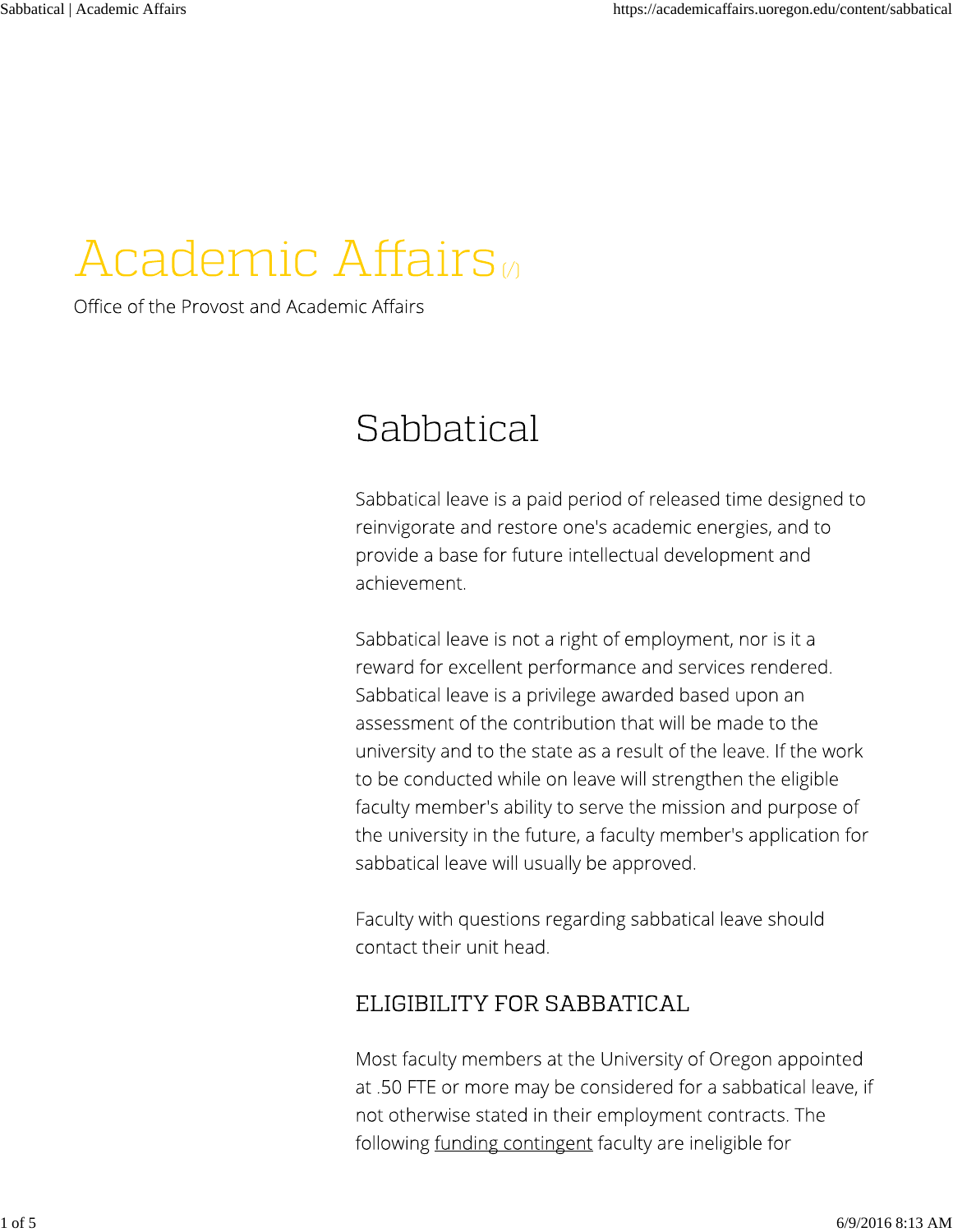Hello **gdrew** (/user) Log out (/user/logout)

 $($  $/$  $)$ Dashboard (/admin/dashboard) Content (/admin/content) Structure (/admin/structure) configuration (/admin/config) Help (/admin/help) Main Menu (/admin/structure/menu/manage/main-menu) Add content (/node/add) Find content  $($ /admin/content) Manage files  $($ /admin/content/file)

#### **Special Notice Regarding NTTF Sabbatical**

Eligibility to be considered for sabbatical leave requires 6 years as a career non-tenure-track faculty (NTTF) at the University of Oregon, and only those career NTTF who have been promoted and who have appointments at .5 FTE or greater may apply for a sabbatical (to commence after the 6th year). Previous service as an adjunct/pro-tem/visiting faculty member does not typically count toward eligibility for sabbatical leave.

In extraordinary circumstances, a promoted career NTTF who was reclassified during the 2013-14 academic year, according to the CBA Memorandum of Understanding "One-time Reclassification of Adjunct Faculty," may petition the provost (via the dean) to apply time served as an adjunct/protem/visiting faculty towards the 6-year minimum. Consideration of such a petition requires satisfying these criteria:

1) the NTTF must have had an appointment at the UO of .5 FTE or above for all years of service applied towards sabbatical eligibility;

2) the NTTF must have had an appointment at the UO in the same position as the current position during the years of service applied towards sabbatical eligibility;

3) the petition for early sabbatical, e.g., counting years prior to the Career NTTF appointment, must justify why the sabbatical is necessary for the year applied (instead of after 6 years as a Career NTTF).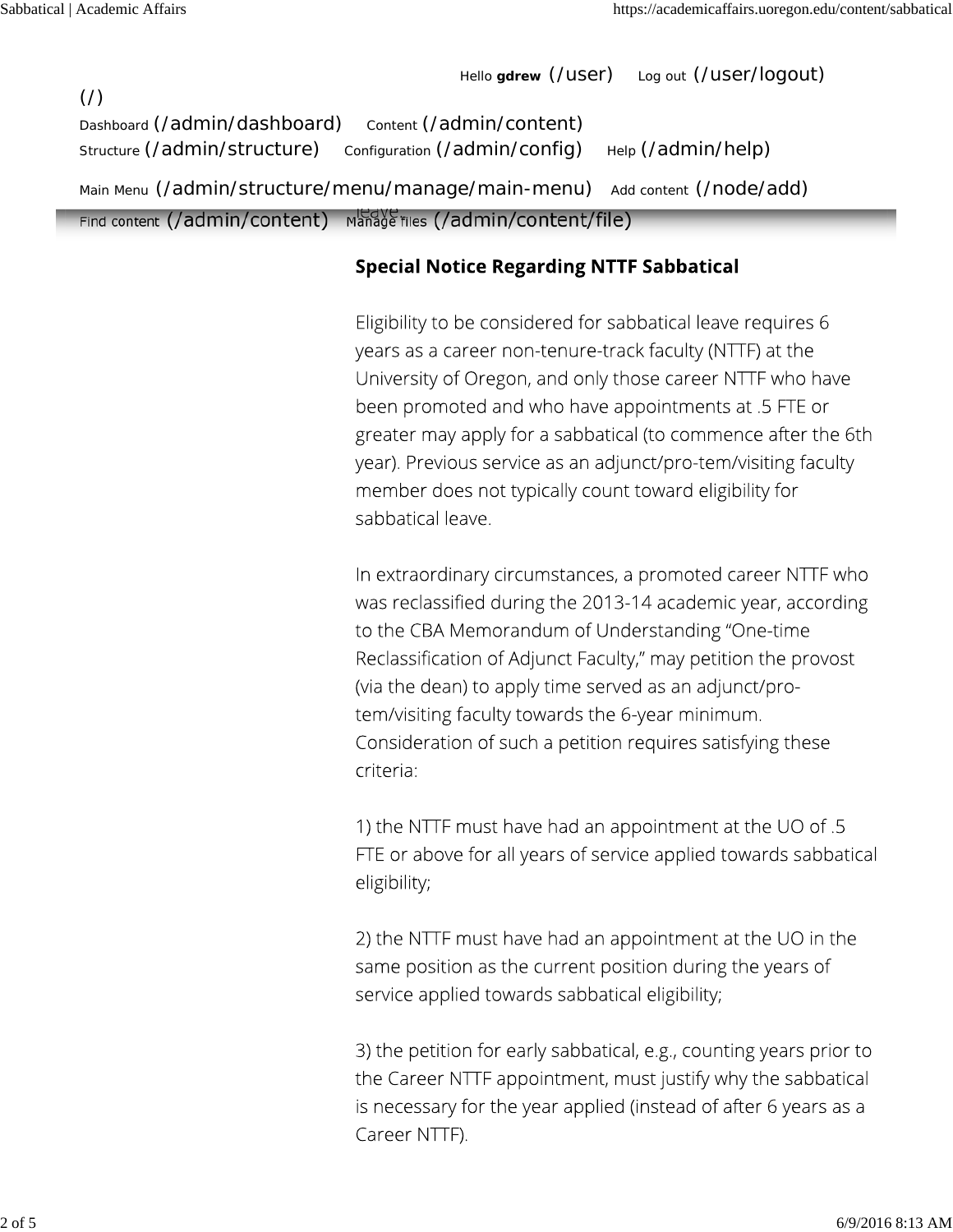Hello **gdrew** (/user) Log out (/user/logout)

| $\left(\frac{\ }{\ }{\ }$<br>Dashboard (/admin/dashboard)<br>Structure (/admin/structure) | $1010$ gates $\alpha$ ago $\beta$<br>Content (/admin/content)<br>Configuration (/admin/config)<br>Help (/admin/help)                                                                                                                                                                                                                                                                                                                                                                                                                                                                                                                                                                                                                                                               |
|-------------------------------------------------------------------------------------------|------------------------------------------------------------------------------------------------------------------------------------------------------------------------------------------------------------------------------------------------------------------------------------------------------------------------------------------------------------------------------------------------------------------------------------------------------------------------------------------------------------------------------------------------------------------------------------------------------------------------------------------------------------------------------------------------------------------------------------------------------------------------------------|
|                                                                                           | Main Menu (/admin/structure/menu/manage/main-menu) Add content (/node/add)                                                                                                                                                                                                                                                                                                                                                                                                                                                                                                                                                                                                                                                                                                         |
| Find content (/admin/content)                                                             | Manage files (/admin/content/file)<br>Applicants for a sabbatical leave must present a careful<br>statement of plans for the leave period, and a justification of<br>the leave in terms of the criteria stated above. The request<br>should be accompanied by an official application form, a<br>curriculum vita, and a description of current teaching,<br>research, and other professionally relevant activities. The<br>deadline for sabbatical leave requests to Academic Affairs is<br>the last work day in February. The sabbatical application and<br>procedure can be found on the Human Resources -<br>Operations website under sabbatical leave instructions<br>(http://hr.uoregon.edu/sabbatical-instructions)<br>Even when an eligible faculty member has an excellent |
|                                                                                           | sabbatical plan that meets all of the recognized criteria, the<br>leave may be denied should the faculty member's absence at                                                                                                                                                                                                                                                                                                                                                                                                                                                                                                                                                                                                                                                       |

that particular time cause dislocation within the program. It is up to deans and department heads to assure the continued high quality of the academic program, and it is up to directors to assure the smooth operation of administrative units. Therefore, a request for sabbatical might be denied to assure that a solid contingent of continuing faculty members is available on an ongoing basis. When a faculty member is requested to postpone a leave that would otherwise be approved, some adjustment in accumulating eligibility for future leaves is possible.

Before the beginning of a sabbatical leave, faculty members are strongly urged to contact the Benefits office in Human Resources about coverage while away from campus. This is particularly important for faculty members planning to travel abroad.

### POST-SABBATICAL OBLIGATIONS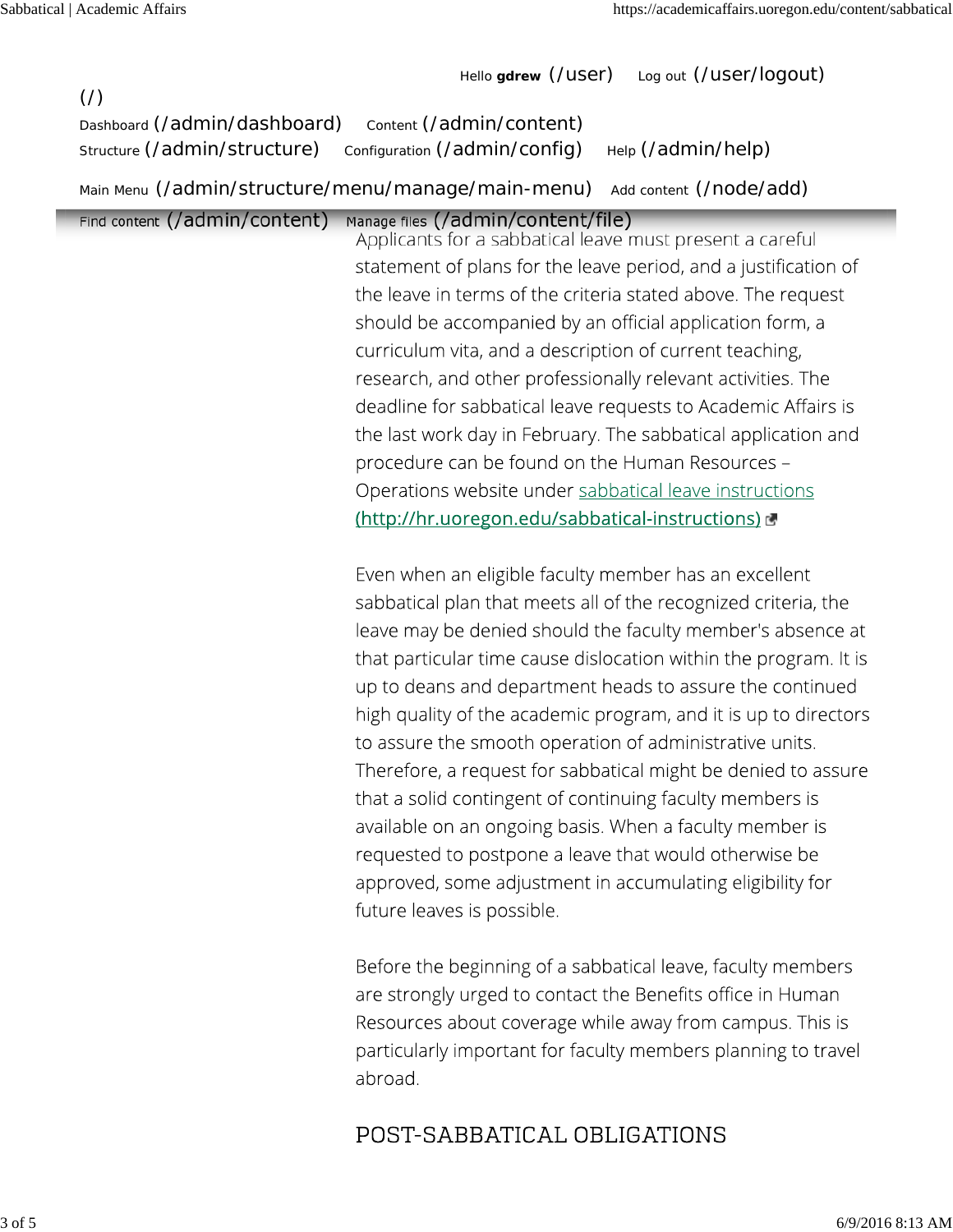Hello **gdrew** (/user) Log out (/user/logout)  $($  $/$  $)$ Dashboard (/admin/dashboard) Content (/admin/content) Structure (/admin/structure) configuration (/admin/config) Help (/admin/help) Main Menu (/admin/structure/menu/manage/main-menu) Add content (/node/add) Find content (/admin/content) Manage files (/admin/content/file)

> It is important to note that taking advantage of the privilege of sabbatical leave incurs an obligation on the faculty member to return to the university for at least one year of service upon completion of the leave.

#### RESEARCH LEAVES

When a faculty member is successful in winning grant support for a period of research leave, it is sometimes possible to channel the grant funds through the university, and thereby continue paid appointment, rather than taking the funds directly from the granting agency or foundation and spending the time on leave without pay. To see if your grant award would be eligible for this treatment, contact Sponsored Projects Services (http://orsa.uoregon.edu/) d at 541-346-5131.

Winning certain prestigious but low-paying fellowships may qualify faculty for a university subsidy of up to 30 percent of annual salary and for a continuation of fringe benefits while on leave. More information about this program can be found on the Human Resources - Operations website (http://hr.uoregon.edu/hr-operations) &

QUICK LINKS

**RESOURCES** 

Current UA CBA (/sites

Tenure-Track Faculty (/ttf)